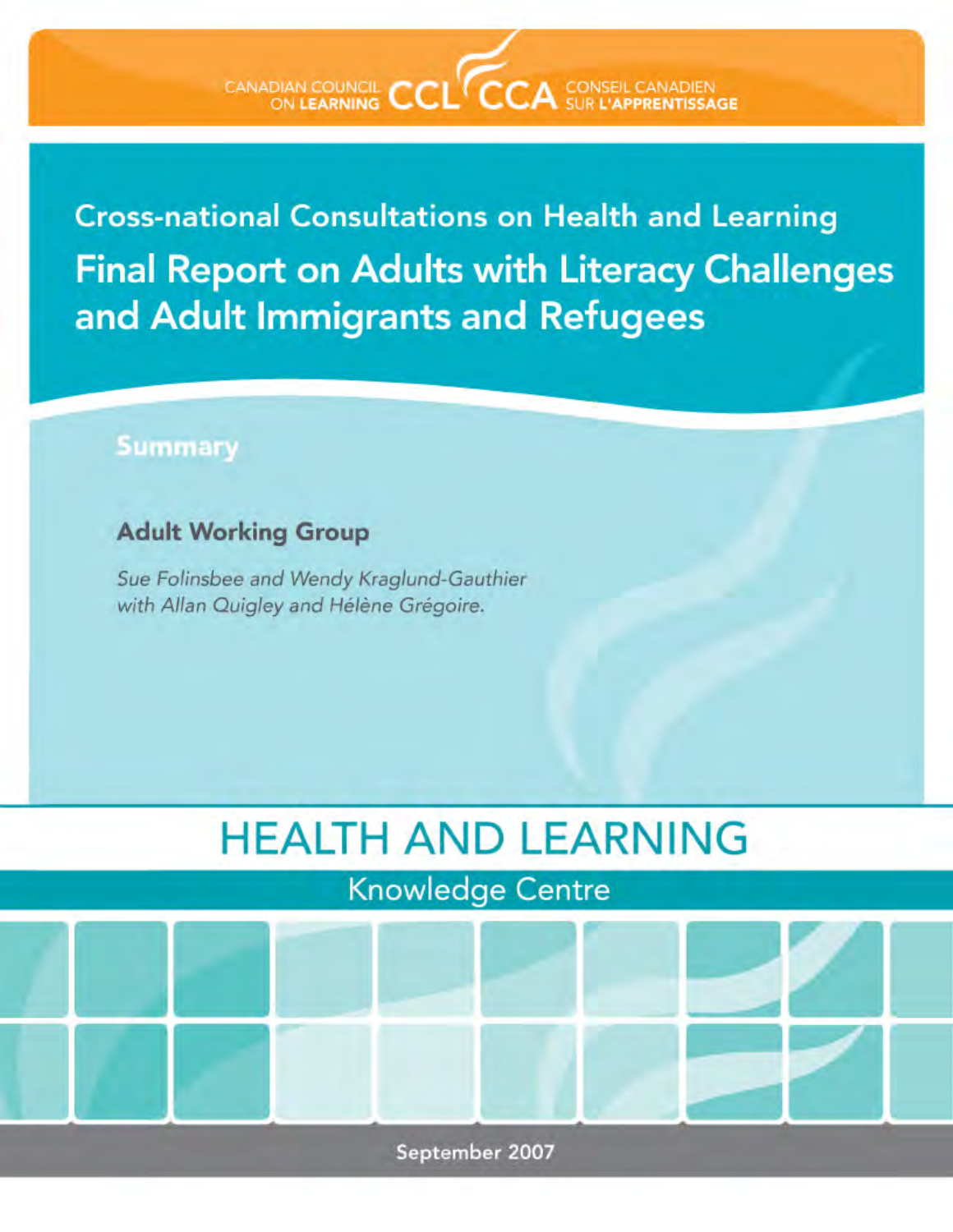# Table of Contents

| I.  |                                                                                                                                             |  |
|-----|---------------------------------------------------------------------------------------------------------------------------------------------|--|
| П.  |                                                                                                                                             |  |
| Ш.  |                                                                                                                                             |  |
| IV. | <b>Participants' Recommendations for Strategies to Address Identified Barriers 4</b>                                                        |  |
|     | A. Health literacy                                                                                                                          |  |
|     | i.                                                                                                                                          |  |
|     | ii.                                                                                                                                         |  |
|     | iii.                                                                                                                                        |  |
|     | iv.                                                                                                                                         |  |
|     | V.                                                                                                                                          |  |
|     | vi.                                                                                                                                         |  |
|     | B. Developing and sustaining healthy communities<br>i.<br>C. Strengthening the capacity of communities, practitioners, and agencies/systems |  |
|     | i.                                                                                                                                          |  |
|     | 11.                                                                                                                                         |  |
|     | iii.<br>Affordable, appropriate, and accessible health care services 7                                                                      |  |
|     | iv.                                                                                                                                         |  |
|     | V.                                                                                                                                          |  |
|     | Learning for health providers: Sensitivity and awareness training8<br>vi.                                                                   |  |
|     | vii.                                                                                                                                        |  |
|     | <b>V111.</b>                                                                                                                                |  |
|     | ix.                                                                                                                                         |  |
|     | X.                                                                                                                                          |  |
| V.  | <b>Adult Working Group Recommendations for Setting a Knowledge Agenda 10</b>                                                                |  |
|     |                                                                                                                                             |  |
|     |                                                                                                                                             |  |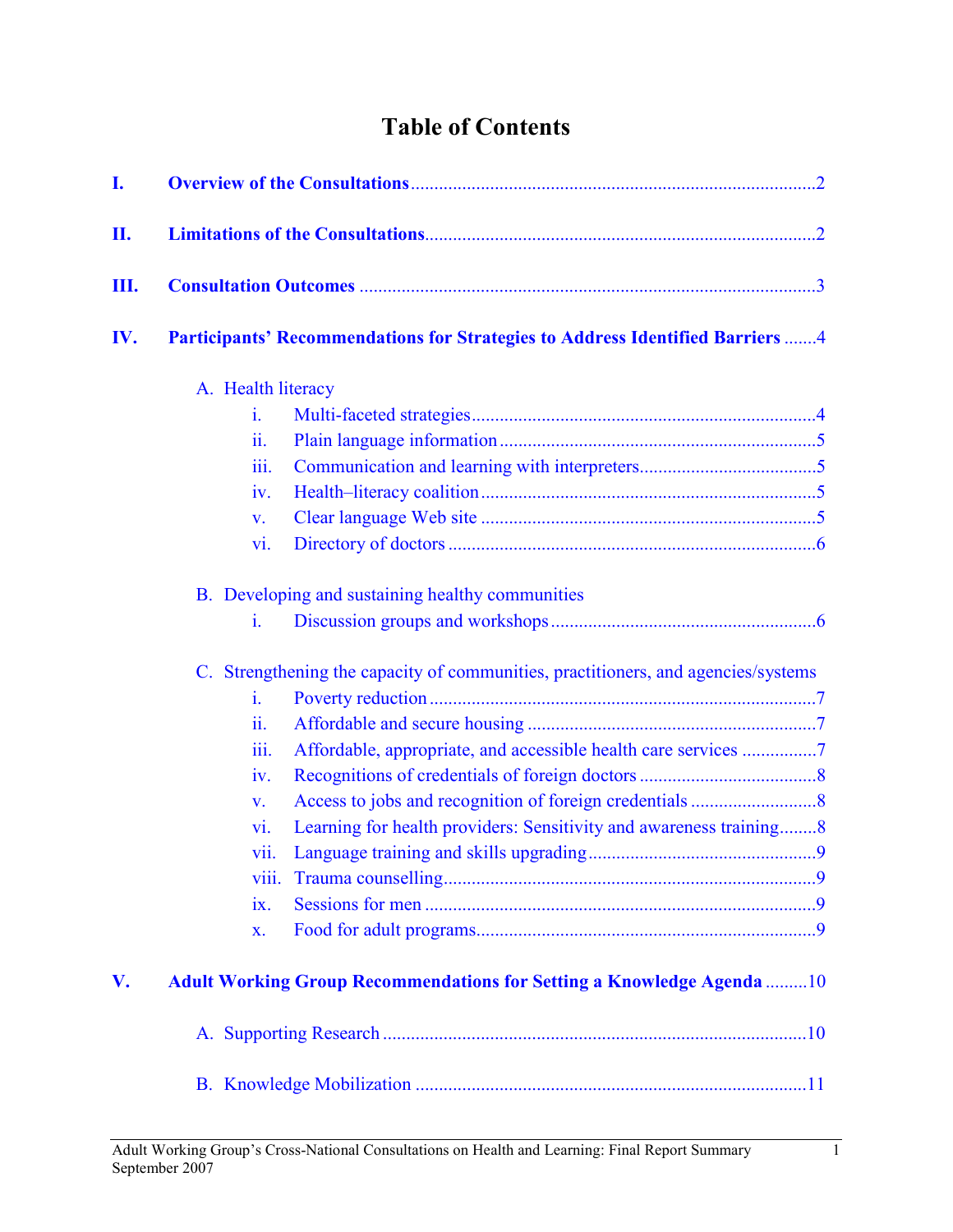#### <span id="page-2-0"></span>I. Overview of the Consultations

From the consultations in 2006-2007, the Adult Working Group (AWG) of the Canadian Council on Learning's Health and Learning Knowledge Centre (HLKC) sought to identify themes, gaps, and needs related to health and learning as experienced by adults with low literacy skills and by immigrants and refugees. The consultation outcomes ultimately point to research priorities concerning the learning needed to improve the health of these groups and include a plan to generate, mobilize, disseminate, and translate research-based knowledge into policy and practice change. This, we hope, will result in a greater understanding of the relationship between health and learning and in initiatives to improve the health status of those groups across Canada.

The expressed views from the consultations are illustrative of the opinions of adults in two marginalized groups. We hope their views will ultimately contribute to research, to policy, and to improved access and services for marginalized Canadians.

Consultations were held in Vancouver, Regina, Toronto, Montreal, and in three communities in Nova Scotia through video conferencing. In all cases except Nova Scotia and Montreal, there were separate consultations with both adults with literacy challenges and with immigrants and refugees. In Montreal, the focus was solely on immigrants and refugees and providers who work with them. In Nova Scotia, the focus was solely on adults with literacy challenges along with practitioners who work with them. In all, there were 180 participants.

The AWG worked with local organizations and consultants to organize and conduct consultations. In addition, to this report, the AWG prepared detailed reports on the consultations in each community for a total of five separate reports. The Montreal consultation report is available in French.

## II. Limitations of the Consultations

There are several limitations of the consultation outcomes. The number of participants was small and was selected based on the consultation facilitators and host organizations' ability to contact willing participants. For the most part, participants were from largely metropolitan/urban areas. In adult learning classrooms, host organizations asked literacy organizations and programs to refer students and their friends to volunteer for the consultations. In community organizations, hosts recommended clients whom they thought would be interested in participating.

Based on the informal methods of choosing participants, we caution against generalizing the results of these consultations across contexts. While generalizations cannot be made from the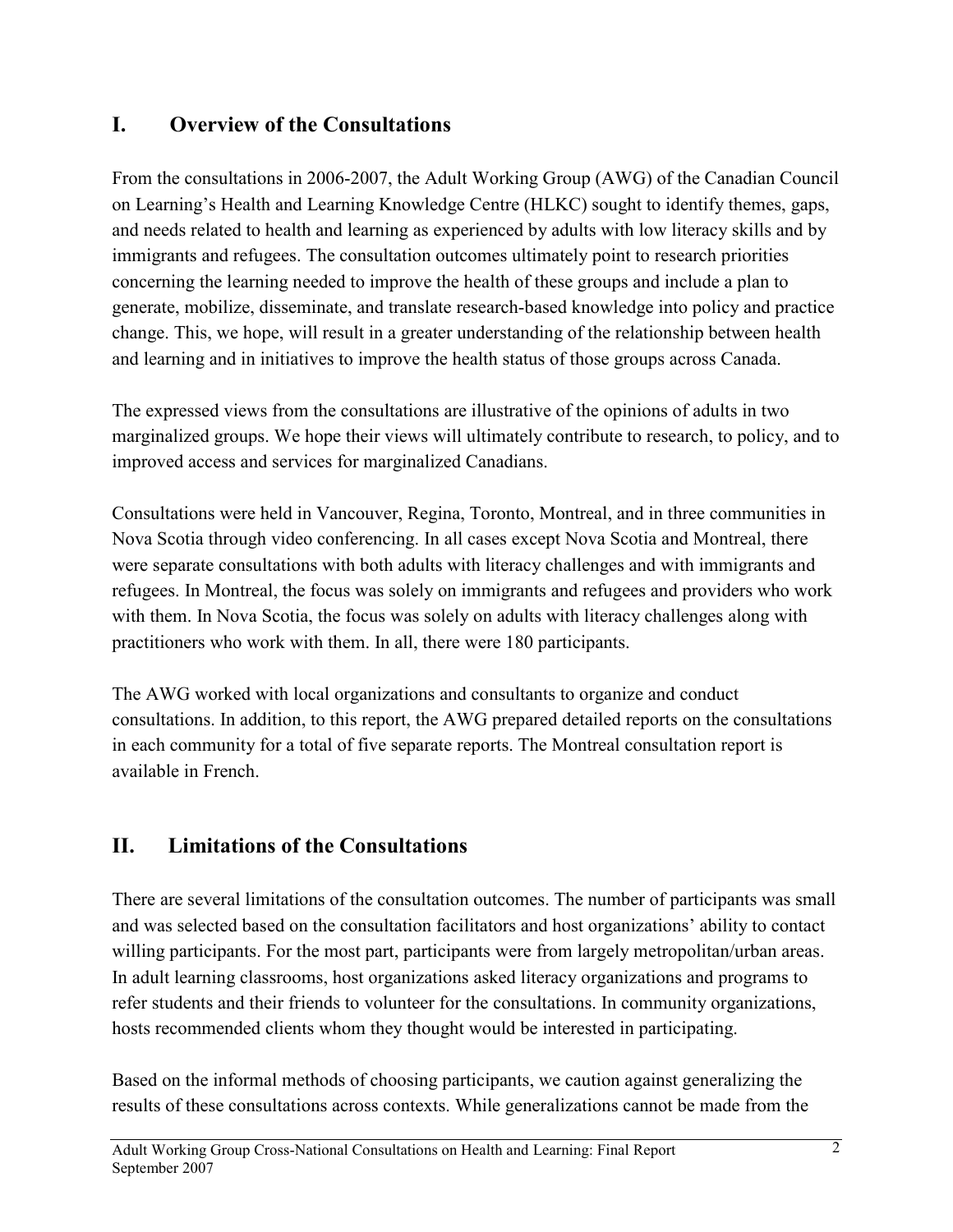<span id="page-3-0"></span>consultation outcomes, the outcomes provide a good deal of insight with respect to areas of health and learning that need to be explored through systematic research.

### III. Consultation Outcomes

This final report summary draws from the five individual reports that were prepared for each location. This section summarizes the outcomes from all AWG consultations for both immigrants and refugees and adults with literacy challenges according to major themes. These themes include:

- concepts of health and being healthy
- **Example 1** learning and getting information about health
- **EXPERIENCES** with health services
- participants' recommendations for strategies to address barriers

There were consistent outcomes across the consultations both for immigrants and refugees and for adults with literacy challenges. Participants' responses and recommendations on health and learning reveal that it not just a matter of providing more information or education about health or providing it in clearer, more effective ways. Neither is health just about individual behaviour, lack of "motivation," or lack of knowledge about how to be healthy. Participants' stories and recommendations indicate that it is critical to address the larger social determinants of health such as poverty, racism and discrimination, lack of employment opportunities, substandard housing, and lack of recognition of foreign credentials, different cultural assumptions, and access to health services, including mental health services. People may know what it takes to be healthy but are simply not able to implement what it takes because of these other factors.

In terms of health literacy, the outcomes of the consultations suggest that multi-faceted strategies are needed to present information to these two priority groups. Print materials on health issues and accessing information on the Internet are the least preferred strategies for community members but are used by providers and literacy practitioners. Clear language materials and materials in the languages of newcomers are needed along with face-to-face contact and information on videos. It is clear that learning and getting information is two-way. Newcomers need access to language training to improve their language skills. Adults with literacy challenges need access to literacy classes. At the same time there needs to be clearer language in both oral and print communication. As well, more time needs to be taken in face-to-face communication with health-care providers to ensure understanding.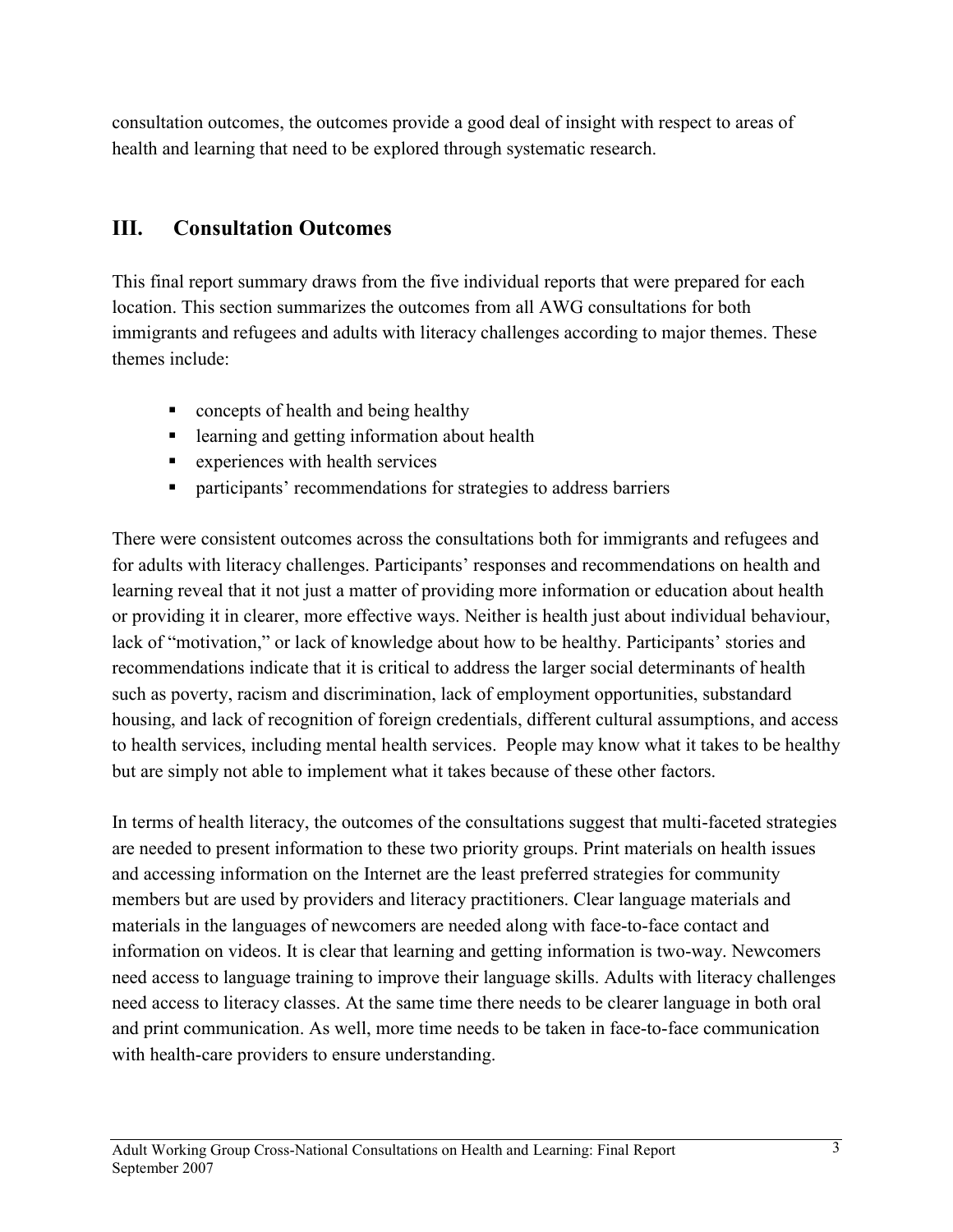<span id="page-4-0"></span>There is a large gap in terms of adequate, equitable, and accessible health-care services to these groups. There are many common concerns, as well as concerns that are specific to particular regions and groups of people. The outcomes also show that the barriers to health that participants face far outnumber the strategies and initiatives that are working well.

Participants' recommendations indicate that multiple factors affect health and that these larger systemic issues need to be addressed along with better health information and learning opportunities for adults with literacy challenges, immigrants and refugees, and the health-care professionals who work with both groups.

## IV. Participants' recommendations for strategies to address identified barriers.

Overall, participants across the consultations agreed that everyone needs to do some learning. They emphasized that learning needs to go hand-in-hand with more systemic changes to improve health. Since many of the recommendations are similar for both adults with literacy challenges and immigrants and refugees, they have been included together. Where a recommendation only applies to one group, it is noted.

Perhaps the clearest outcome of the consultation process and participants' recommendations was that neither limited literacy nor the varied issues facing immigrants and refugees exist with health in some isolated state. For participants, "health and learning" means discussing the relationship of health to social factors, such as access to health services, poverty, racism, and unemployment. It also means looking at the impact of these and other social factors on individuals' sense of self-efficacy and whole communities' sense of powerlessness. Following are participants' recommendations with respect to the main areas that emerged as determinants of both health and learning about health.

#### A. Health literacy

#### i. Multi-faceted strategies

Across the consultations, participants from both groups stressed the importance of face-to-face communication as a strategy for sharing information about health.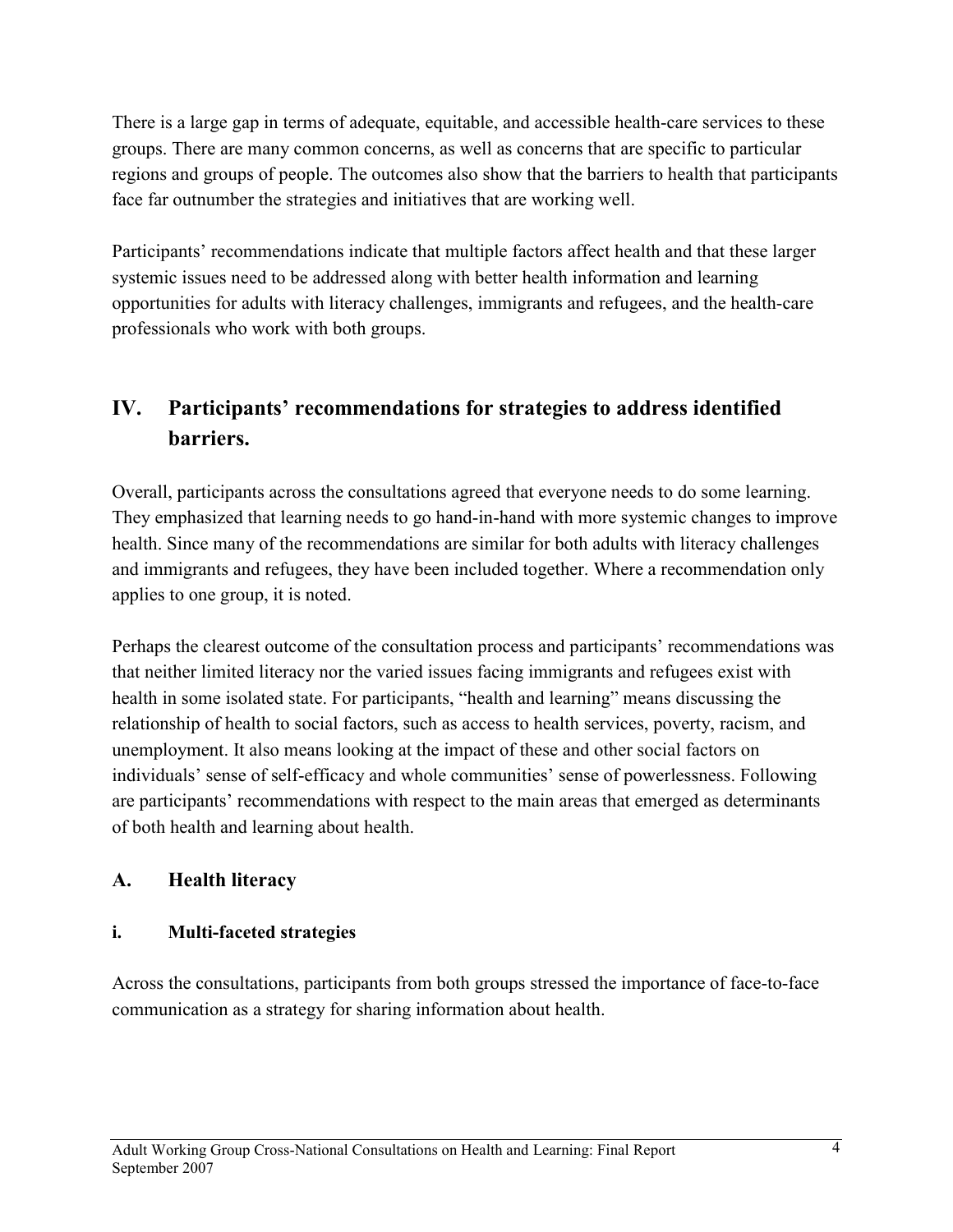<span id="page-5-0"></span>Community members and providers from both priority groups would like to see more than print material as a way of providing information. Videos and visuals about health that are in different languages are important for newcomers.

#### ii. Plain language information

Some literacy students would like to see useful information on health in newspapers, magazines, talking books, phone-in lines and health centres. They would like this information to be in plain language.

#### iii. Communication and learning with interpreters and in one's own language

Immigrants and refugees identified the importance of providing interpretation and of having health providers who can speak their language. Workshops and information about health and the health-care system in the language of immigrants and refugees is important. Workshops should not be given too soon after newcomers arrive—that is, newcomers need time to adjust to their different environments before they are able to deal with new information. However, newcomers need information on how to access health-care services in their own language when they arrive in Canada. They should receive this information when they land.

#### iv. Health – literacy coalition

Providers in Toronto suggested that literacy groups and public-health and other health organizations could work in partnership to address issues around health literacy and develop an Website that would be useful for literacy workers and help them cut down on time to research health issues. This web site could include:

- questionnaires for learners on what to ask when they call Telehealth Ontario
- questions for learners to ask health care professionals
- traditional and alternative medicine approaches
- **Figure 1** frequently asked questions
- **Example 1** learning materials on anatomy and what happens to your body
- **a** resource list and links to resources

#### v. Clear language Website

Some providers favoured a Website in clear language (and in a variety of languages if possible) that immigrants and refugees can access to get information about health and other important topics.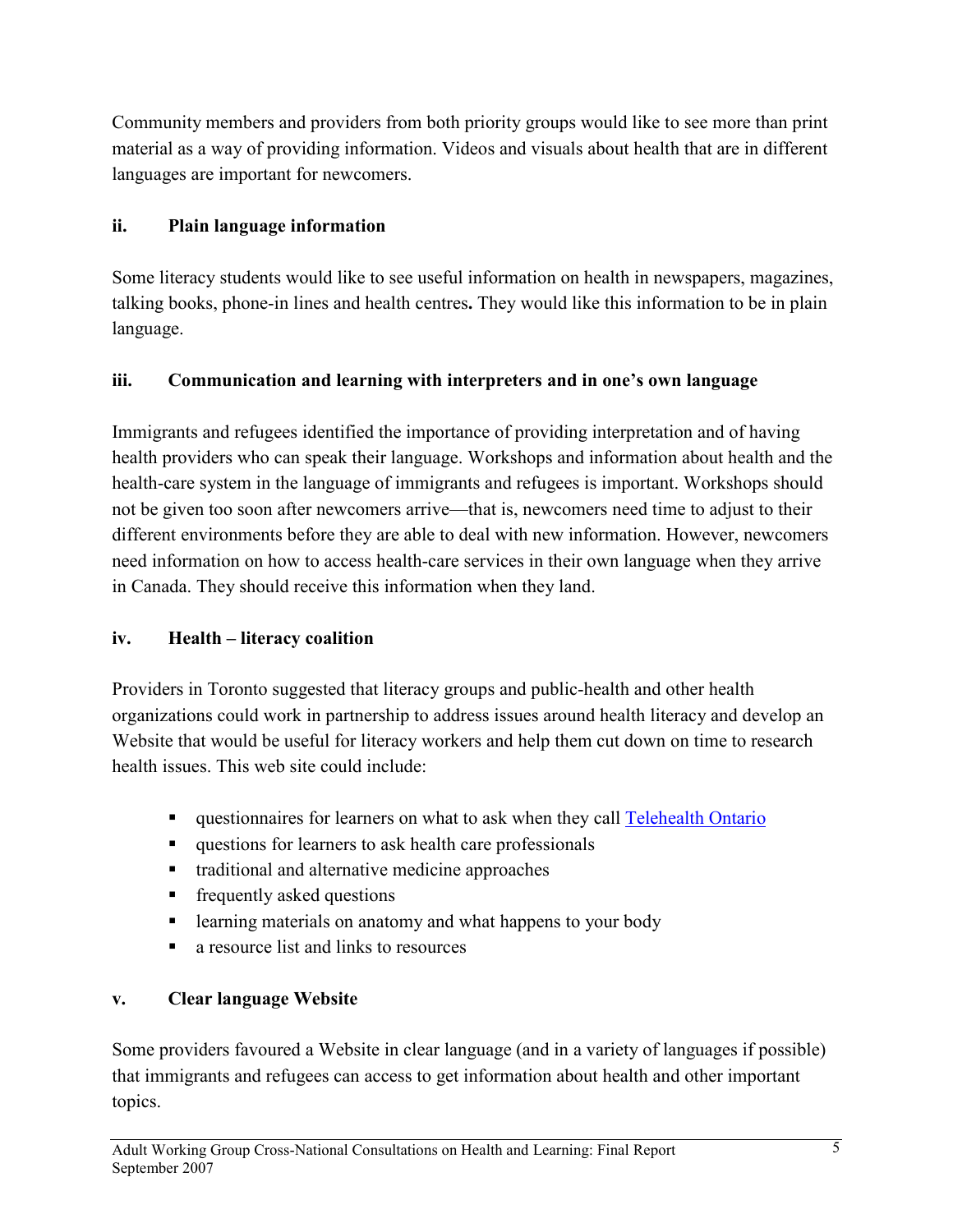#### <span id="page-6-0"></span>vi. Directory of doctors

Immigrant and refugee groups suggested having both a list of family doctors as well as a list of those doctors who have different language skills.

## B. Developing and Sustaining Healthy Communities

#### i. Discussion groups and workshops

#### Understanding rights

Adults with literacy challenges and immigrants and refugees indicated that they need to learn how to question doctors more effectively and understand their rights as they pertain to all areas of life in Canada, but especially as they apply to accessing health-care services.

#### Workshops on health topics

Both adults with literacy challenges and immigrants and refugees would like to see discussion groups and workshops on health topics of interest to them. Adults not in literacy programs would like to have meetings where doctors and nurses come and they can ask questions.

#### Health component in literacy programs

Some adults with literacy challenges want to learn more from different sources on eating healthier, exercising more, and taking care of themselves. They would like to see more sharing on health issues among literacy programs. They would like to see a health component in their literacy curriculum. Some literacy providers said a plain language Website on health that could be trusted and was useable for adults with low literacy skills would be a good classroom teaching/learning tool.

#### Learning to help children

A common theme for adults with literacy challenges was the importance of learning to help their children. They would like to learn more to help their children. They would like to see more emphasis on learning about health in school and at day cares.

#### Classes on cooking and grocery shopping

Some adults with literacy challenges recommended that free cooking classes teaching healthy recipes using low-cost food be sponsored by food companies and major grocery stores. They also suggested programs designed to help students learn how to read labels and to grocery shop more effectively.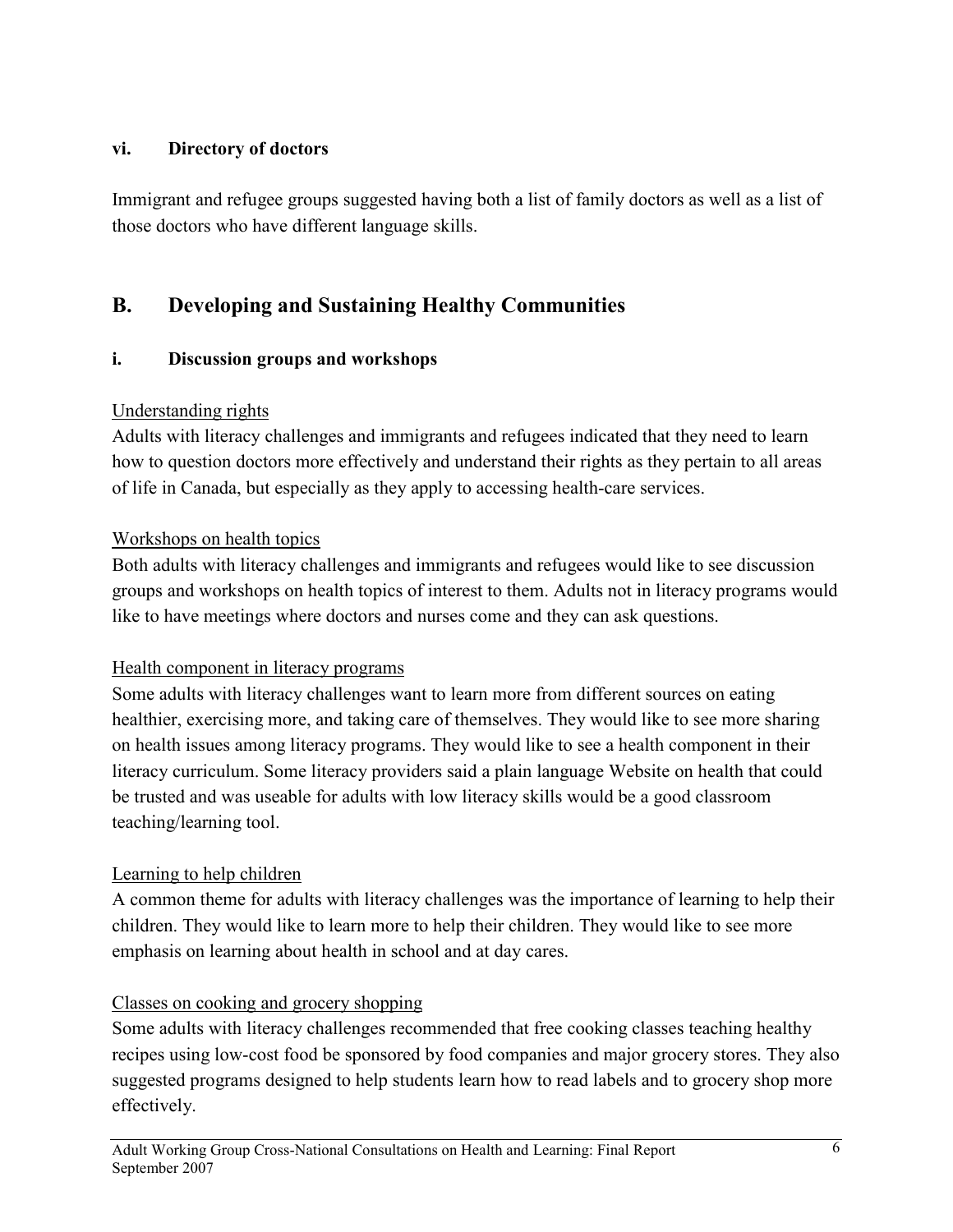## <span id="page-7-0"></span>C. Strengthening the Capacity of Communities, Practitioners, and Public Agencies/Systems

#### i. Poverty reduction

Adults with literacy challenges and immigrants and refugees indicated that in order to be healthy, they need an adequate income. Most know what they need in order to be healthy, but are hampered by limited financial resources. They stress they cannot buy healthy food because they cannot afford it. They want to see fresh food that is affordable. They see health as directly linked to adequate financial resources.

Community members in the consultations would like to see a higher rate of social assistance and decent pay for the work they do. Some providers suggested raising the minimum wage. Another idea was to charge more income tax.

#### ii. Affordable and secure housing

The need for the government to provide affordable and secure housing was identified mainly by the immigrant and refugee community and their providers, but also by some adults with literacy challenges and providers who work with them. Providers indicated that people cannot learn or study under sub-standard housing conditions. Some providers noted that people's addresses are constantly changing and that their rooms/accommodations are not secure. One recommendation was to have co-op housing where people can share food and childcare.

#### iii. Affordable, appropriate and accessible health-care services

Both immigrant and refugee groups and adults with literacy challenges identified the need for more appropriate and affordable health care, including mental health care that is sensitive to their context. They want access to more doctors and shorter wait times in clinics and hospitals.

Participants want racism and discrimination addressed in access to health-care services. Across the consultations, participants want doctors and health-care providers to treat them with respect, offer quality services, take the time to listen, explain things clearly, refer them to specialists in a timely fashion, and not to label them.

Some immigrant and refugee groups identified discrimination against refugees and non-status people as a need to be addressed. At the institutional level, access to health care by refugees and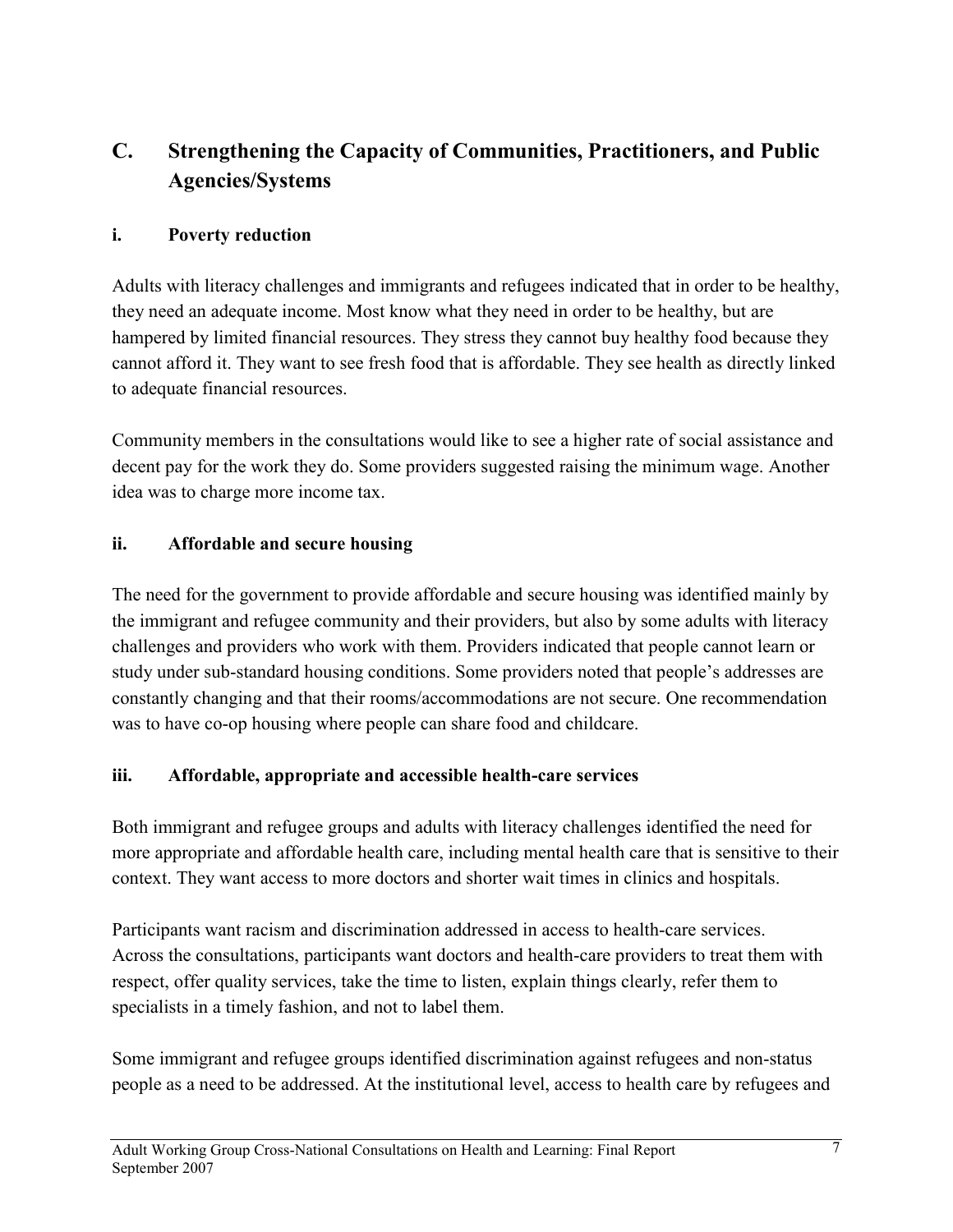<span id="page-8-0"></span>people without status needs to improve. Participants indicated that refugees are not treated like other immigrants in terms of the infrastructure for settlement. They would like to see more community organizations involved.

For immigrants and refugees, access to providers and health services such as a health-line in their own language or at least with interpretation is important. Affordable care also includes free prescriptions, affordable glasses, counselling, dental services and ambulance services. In addition, more sustainable resources that focus on community health needs are required. In several consultations participants pressed for community activism to pressure policy-makers to deal with health-care issues they have identified.

Both adults with literacy challenges and providers in Nova Scotia called for addressing the barrier of lack of transportation to health-care facilities that people in rural areas have to go to outside their communities.

#### iv. Recognition of credentials of foreign doctors

Immigrants and refugees and providers who work with them agreed that Canada needs more doctors. They recommended that the legitimate credentials of doctors from outside Canada be recognized. This would be a solution to address the doctor shortage and would also ensure a pool of doctors who better understand the needs of immigrants and refugees.

#### v. Access to jobs and recognition of foreign credentials

Immigrants and refugees would like to see access to jobs and recognition of their own experience and diplomas from their own countries. They stressed the need to address the issue of making it easier, less time-consuming, and less expensive for immigrants and refugees to practice their profession in Canada. Without an adequate income, it is difficult, if not impossible to be healthy.

#### vi. Learning for health providers: Sensitivity and awareness training

Participants across the consultations for both priority groups emphasized the need for doctors and other health-care providers to do some learning. Providers indicated that doctors should receive sensitivity training on how to recognize and work with adults with literacy challenges and immigrants and refugees—particularly around gender issues. They said doctors should also learn more holistic approaches when they are in medical school, receive training on community health and on working with immigrants and refugees and adults with literacy challenges.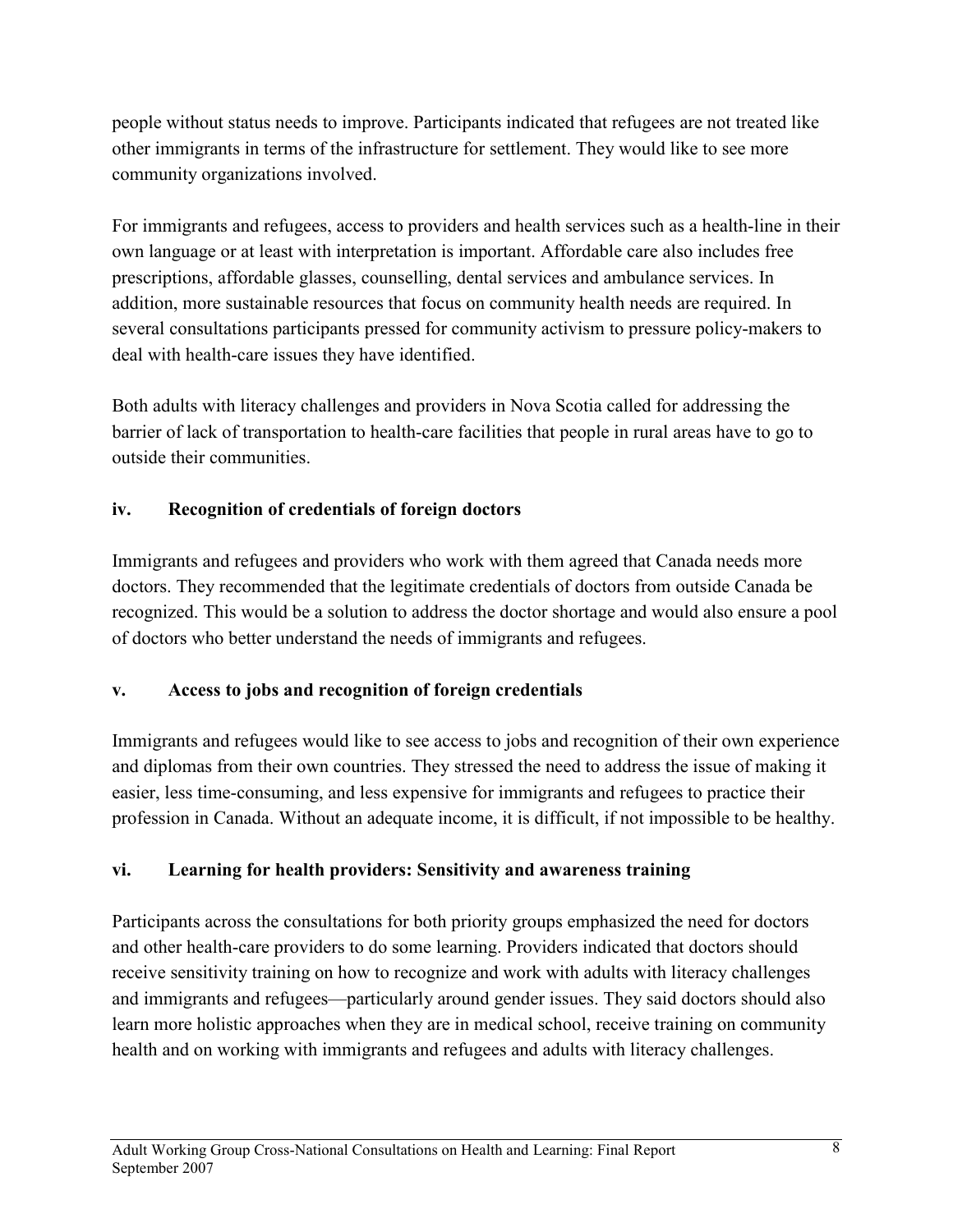<span id="page-9-0"></span>Participants not in literacy programs did not want to be labeled, seen as second class, or in some cases, "clumped as addicts." They wanted doctors and health-care providers to understand their situation and to take time to listen. They would like doctors to explain what the tests actually mean and to refer them to specialists in a timely fashion.

#### vii. Language training and skills upgrading

Community members who are immigrants and refugees clearly show how not having English has limited their access to health and being healthy. One recommendation is to offer affordable and accessible language classes that they can participate in. They would like to see free accessible higher education and training programs where they can upgrade their skills. They would like to have English language training that is job specific.

#### viii. Trauma counselling

Some immigrant and refugees emphasized the importance of trauma counselling to address the trauma that people have been through in their countries of origin. This counselling should be available in the client's own language. It is also important that men have access to this counselling.

#### ix. Sessions for men

Community members from immigrant and refugee groups and their providers indicated that there needs to be sessions, groups, and counselling not only for women, but for men too. Men have their own issues and concerns and may be reluctant to get help because they are embarrassed or because of cultural beliefs.

#### x. Food for adult programs

The Vancouver provider group working with adults with literacy challenges recommended breakfast programs in adult ABE and in ESL programs for people who cannot provide food for themselves. There needs to be money for the program and a buy-in from the senior administration. People need a full stomach if they are going to learn. The need for healthy food in schools was also recommended in the Vancouver session with students in literacy programs.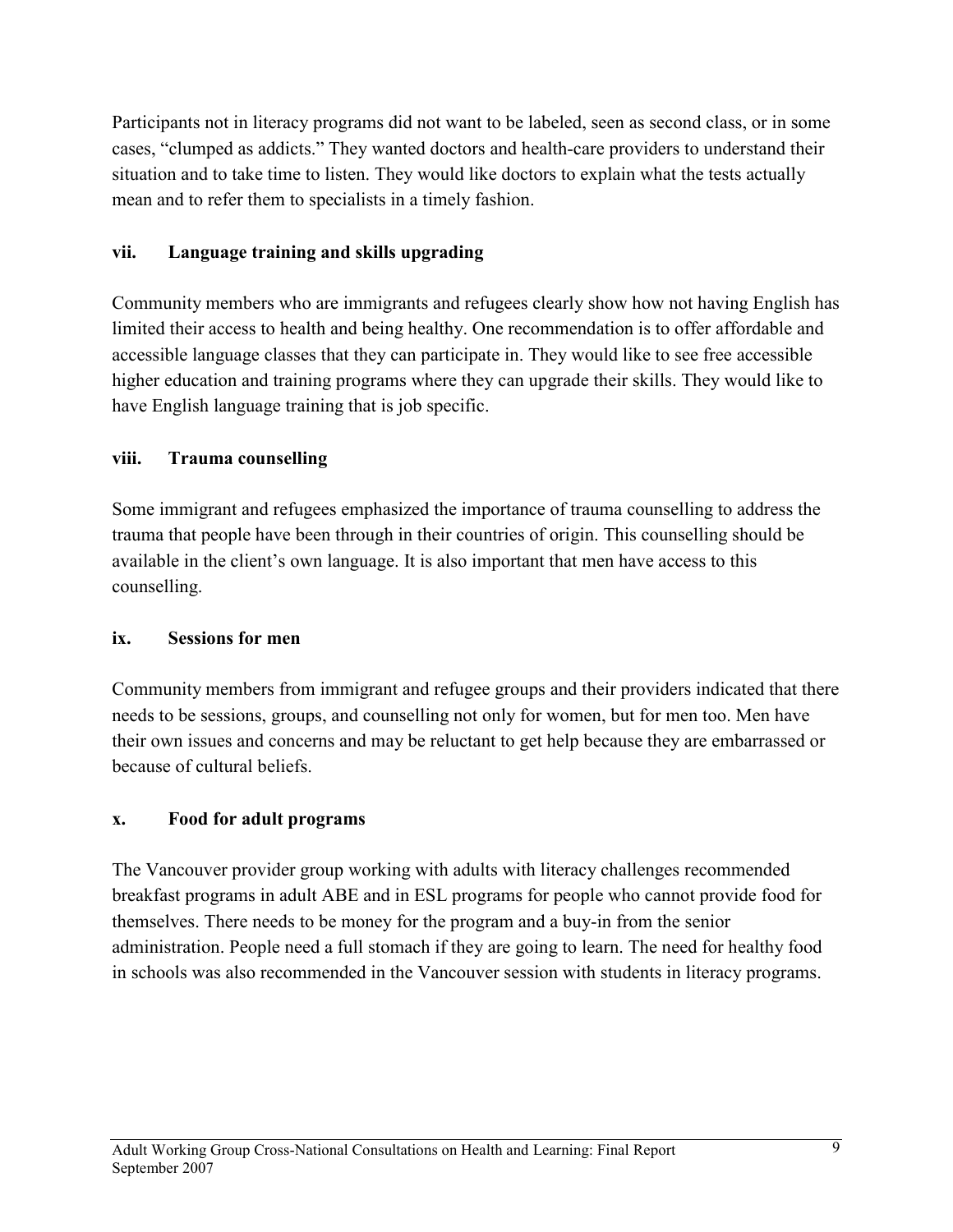## <span id="page-10-0"></span>V. Adult Working Group Recommendations for Setting a Knowledge Agenda

The recommendations that follow are based on the results of the AWG's cross-national consultations. The recommendations are directed to the Health and Learning Knowledge Centre in terms of supporting: (A) a research agenda that addresses key areas from the consultations, and (B) knowledge dissemination and mobilization. As such, the recommendations have been organized according to these two categories.

#### A. Supporting Research:

The AWG recommends that HLKC support research by:

- **providing funding for the areas listed below**
- including the research topics listed as priorities for HLKC Request for Funding (RFP) proposals
- raising awareness that the research priorities are important
- **•** providing opportunities for researchers to meet to collaborate on the types of questions the research provokes

The AWG recommends that the HLKC specifically support:

- 1. community-based participatory research on the interventions that could contribute to improving the access of groups such as adults with literacy challenges and immigrants and refugees to the health services and health information they need.
- 2. organized, coordinated, documentation of the systemic discrimination and racism that adults with literacy challenges and immigrants and refugees face in accessing health services, with a possible focus on specific types of institutions or health services that are proving problematic for these clients. The purpose of the research would be to develop strategies to address these lived-systemic barriers.
- 3. the development of an authoritative, plain language, HLKC or CCL Website, which could be pilot-tested in literacy/basic education programs across a province and/or territory in order that, through time, literacy teachers/tutors could gain a valuable teaching tool on health that their learners may access alone or with teacher assistance, thus building both health knowledge and literacy/technology skills.
- 4. develop/adapt and pilot test an authoritative, plain language, Website for practitioners who work with and support immigrants and refugees so that, based on the pilot-tested outcomes, a number of provincial/territorial Websites, with links, would be available as an up-to-date, accessible source on regional/national/international health resources and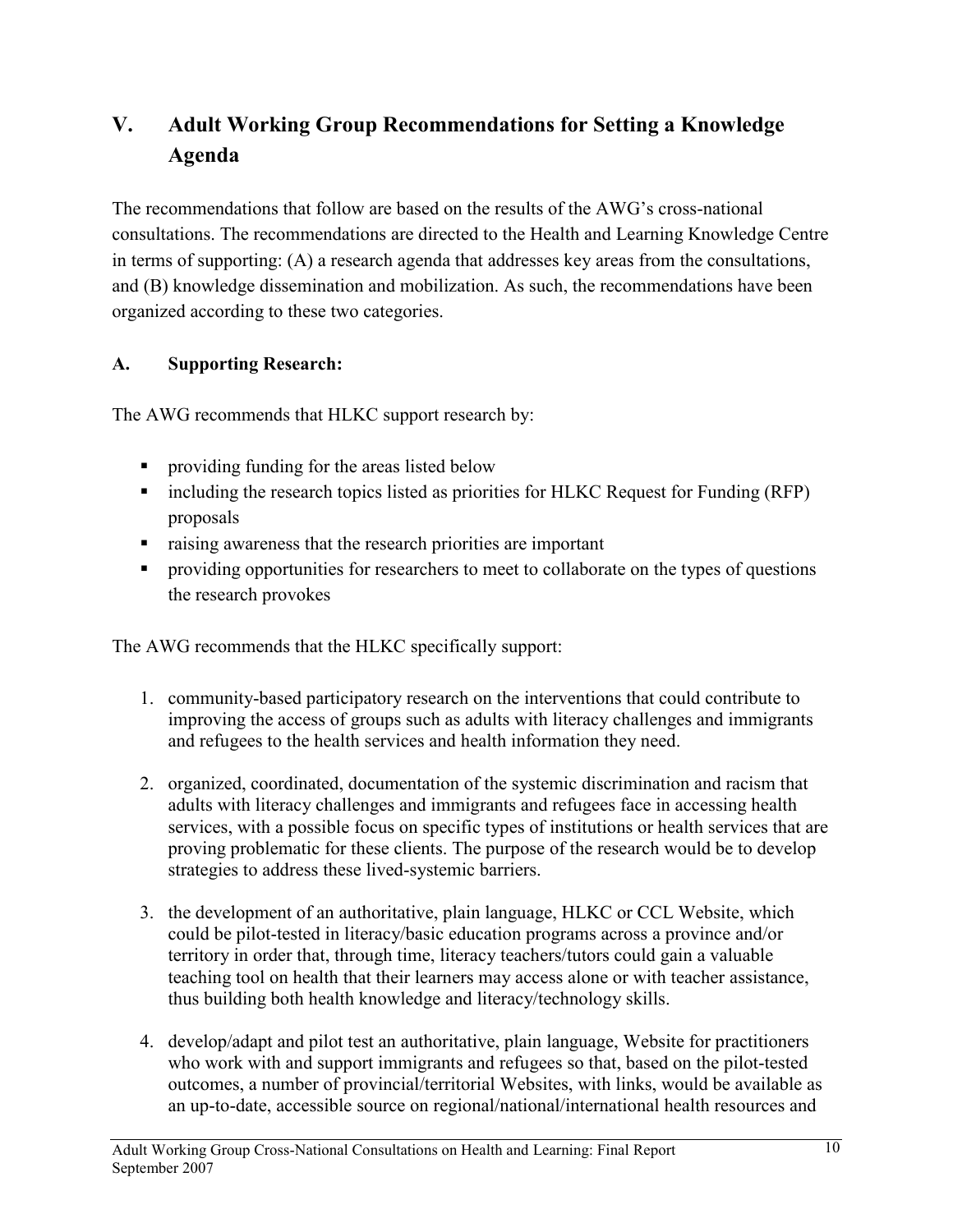<span id="page-11-0"></span>relevant research. In both cases, ongoing maintenance of these Websites would be needed.

- 5. the use of an anti-racist lens in the development of further research, together with data collection tools and research methodologies that authentically capture the complexities of racial disparities and identify strategies to address them.
- 6. the growing research-in-practice work in adult literacy by promoting new research in practice projects that focus on aspects of health and learning identified by adults with literacy challenges in these consultations.
- 7. action research that involves the participatory development and testing of healtheducation strategies and interventions intended to help adults with literacy challenges gain control over the factors that affect their lives.
- 8. the evaluation of policy interventions designed to address poverty, housing, literacy, and other social determinants of health.
- 9. research on how changes to the Canadian health-care system such as long wait times affect the health of marginalized groups.
- 10. research and knowledge translation on social determinants of health in Canada and dissemination of results among the general population so they may understand the importance of social equity for health.
- 11. research that will improve understanding of how socio-economic/systemic factors impact the mental health of adults with literacy challenges and immigrants and refugees. This research would be important in understanding how to improve mental health service provision to address the root causes of mental health issues.
- 12. research that focuses on both the unique barriers and effective interventions faced by marginalized communities in accessing health and health information in rural and remote areas as discussed in this report.

#### B. Knowledge Mobilization

- 1. Ensure that that this consultation report is disseminated to a wide range of stakeholders including policy-makers, researchers, and practitioners who can act on the recommendations made by those adults who participated in the consultations.
- 2. Ensure that a wide range of stakeholders have access to the findings of the consultation report through fact sheets, briefs, newsletters, etc.